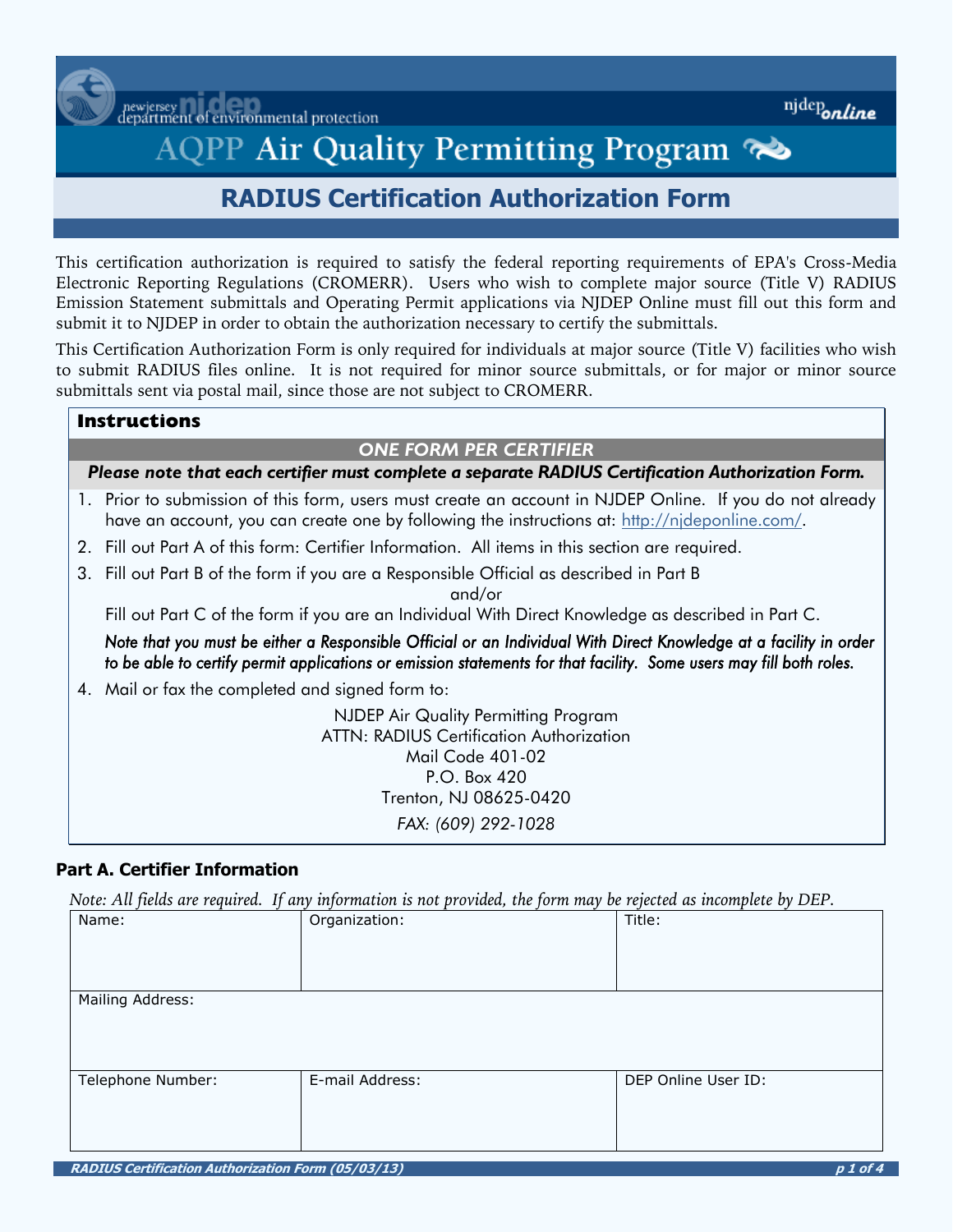#### **Part B. Request for Responsible Official (RO) Role**

#### *Fill out this section if you are a Responsible Official at one or more facilities.*

I request the Responsible Official (RO) role for the facility(s) identified below in order to be able to submit and certify RADIUS files on behalf of the facility(s) in DEP Online.

A Responsible Official is defined in the New Jersey Administrative Code as one of the following:

- **For a corporation:** (i) A president, secretary, treasurer, or vice president of the corporation, who is in charge of a principal business function; (ii) Any other person who performs similar policy or decision making functions for the corporation; or (iii) A duly authorized representative of the person in (i) or (ii) above, if the representative is responsible for the overall operation of one or more manufacturing, production, or operating facilities applying for or subject to a preconstruction permit or certificate, or an operating permit, and either: (1) The facilities for which the representative is responsible employ more than 250 persons or have gross annual sales or expenditures exceeding \$25 million (in second quarter 1980 dollars); or (2) The delegation of authority to the representative is approved in writing in advance by the Department
- **For a partnership:** A general partner
- **For a sole proprietorship:** The proprietor
- **For a government agency:** A ranking elected official or a principal executive officer

| <b>Facility ID</b><br>(Program Interest<br>Number) | <b>Facility Name</b> | <b>Facility</b><br><b>Telephone</b><br><b>Number</b> | <b>Facility Address</b> |
|----------------------------------------------------|----------------------|------------------------------------------------------|-------------------------|
|                                                    |                      |                                                      |                         |
|                                                    |                      |                                                      |                         |
|                                                    |                      |                                                      |                         |

*Responsible Official access requested for:* 

*Attach additional sheets if necessary.* 

#### **Responsible Official Certification and Signature**

*I certify under penalty of law that all documents and attachments submitted electronically under my User ID were prepared under my direction or supervision in accordance with a system designed to assure that qualified personnel properly gathered and evaluated the information submitted. Based on my inquiry of the person or persons who manage the system, or those persons directly responsible for gathering the information, the information submitted is, to the best of my knowledge and belief, true, accurate, and complete. I am aware that there are significant penalties for submitting false information, including the possibility of fine and imprisonment for knowing violations. I accept full legal responsibility as the Responsible Official for all information submitted electronically for the facilities for which I am the Responsible Official. I understand that the unique combination of the password, Challenge Question responses, and PIN associated with my User ID comprise my electronic signature, which is legally binding as if it were my handwritten signature. Therefore, I will not share my password, Challenge Question responses, or PIN with any other person, and I will protect my password, Challenge Question responses, and PIN at all times. If any of these credentials are compromised, I will change my password and PIN and notify NJDEP immediately at portalcomments@dep.state.nj.us.*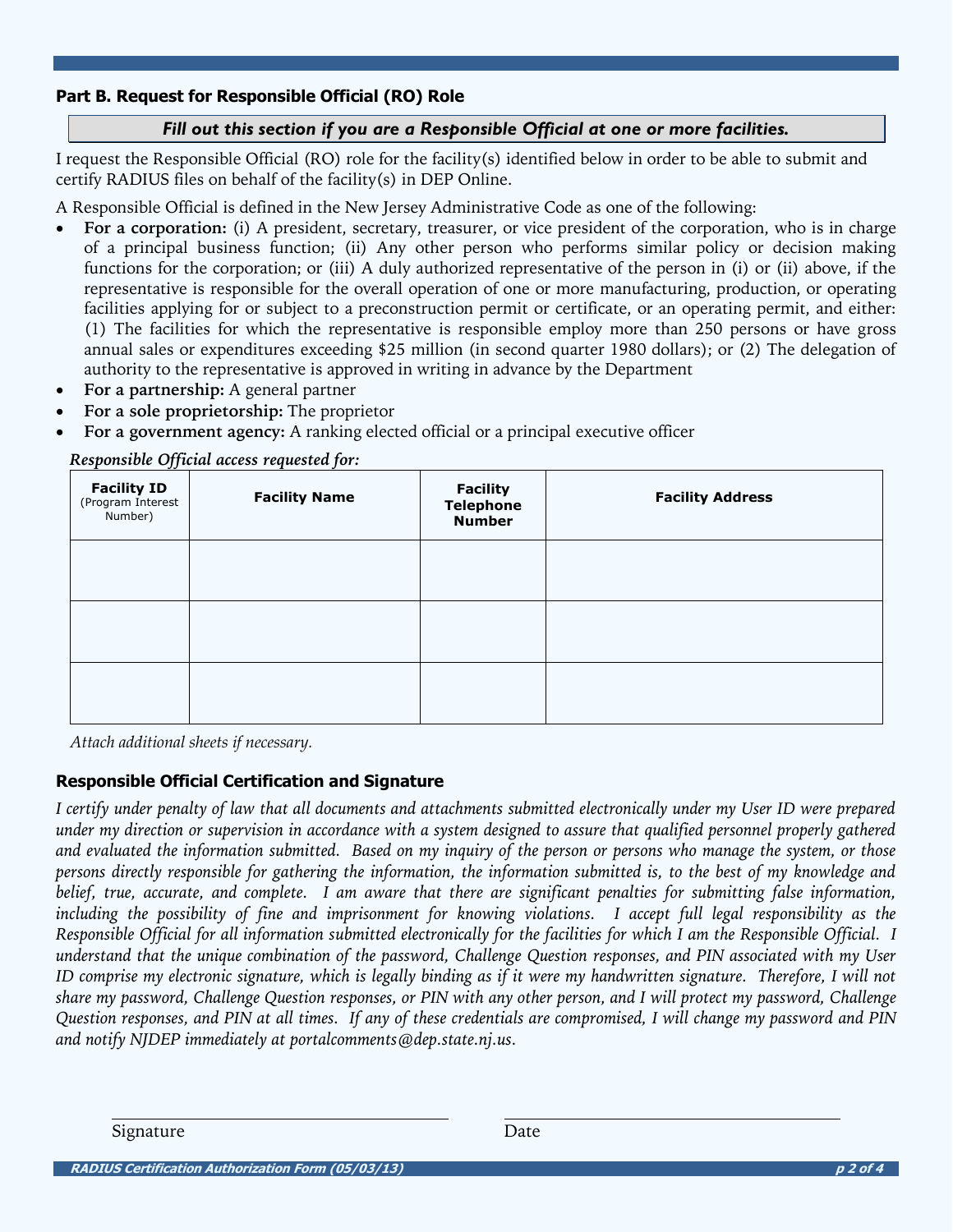# **Part C. Request for Individual With Direct Knowledge (IWDK) Role**

## *Fill out this section if you are an Individual With Direct Knowledge at one or more facilities.*

I request the Individual With Direct Knowledge (IWDK) role for the facility(s) identified below in order to be able to submit and certify RADIUS files on behalf of the facility(s) in DEP Online.

An Individual With Direct Knowledge is the individual or individuals (including any consultants) with direct knowledge of and responsibility for the information contained in the certified document.

| <b>Facility ID</b><br>(Program Interest<br>Number) | <b>Facility Name</b> | <b>Facility Address</b> | <b>Facility Contact &amp; Telephone Number*</b> |
|----------------------------------------------------|----------------------|-------------------------|-------------------------------------------------|
|                                                    |                      |                         |                                                 |
|                                                    |                      |                         |                                                 |
|                                                    |                      |                         |                                                 |
|                                                    |                      |                         |                                                 |
|                                                    |                      |                         |                                                 |

*Individual With Direct Knowledge access requested for:* 

*\*This is the name and telephone number of someone at the facility who can verify your authority to submit files on the facility's behalf.* 

*Attach additional sheets if necessary.* 

## **Individual With Direct Knowledge Certification and Signature**

*I certify under penalty of law that all documents and attachments submitted electronically under my User ID are, to the best of my knowledge and belief, true, accurate, and complete. I am aware that there are significant penalties for submitting false information, including the possibility of fine and imprisonment for knowing violations. I understand that the unique combination of my Password, Challenge Question Responses, and PIN associated with my User ID comprise my electronic signature, which is legally binding as if it were my handwritten signature. Therefore, I will not share my Password, Challenge Question Responses, or PIN with any other person, and I will protect my Password, Challenge Question Responses, and PIN at all times. If any of these credentials are compromised, I will change my password and PIN and notify NJDEP immediately at portalcomments@dep.state.nj.us.*

Signature Date